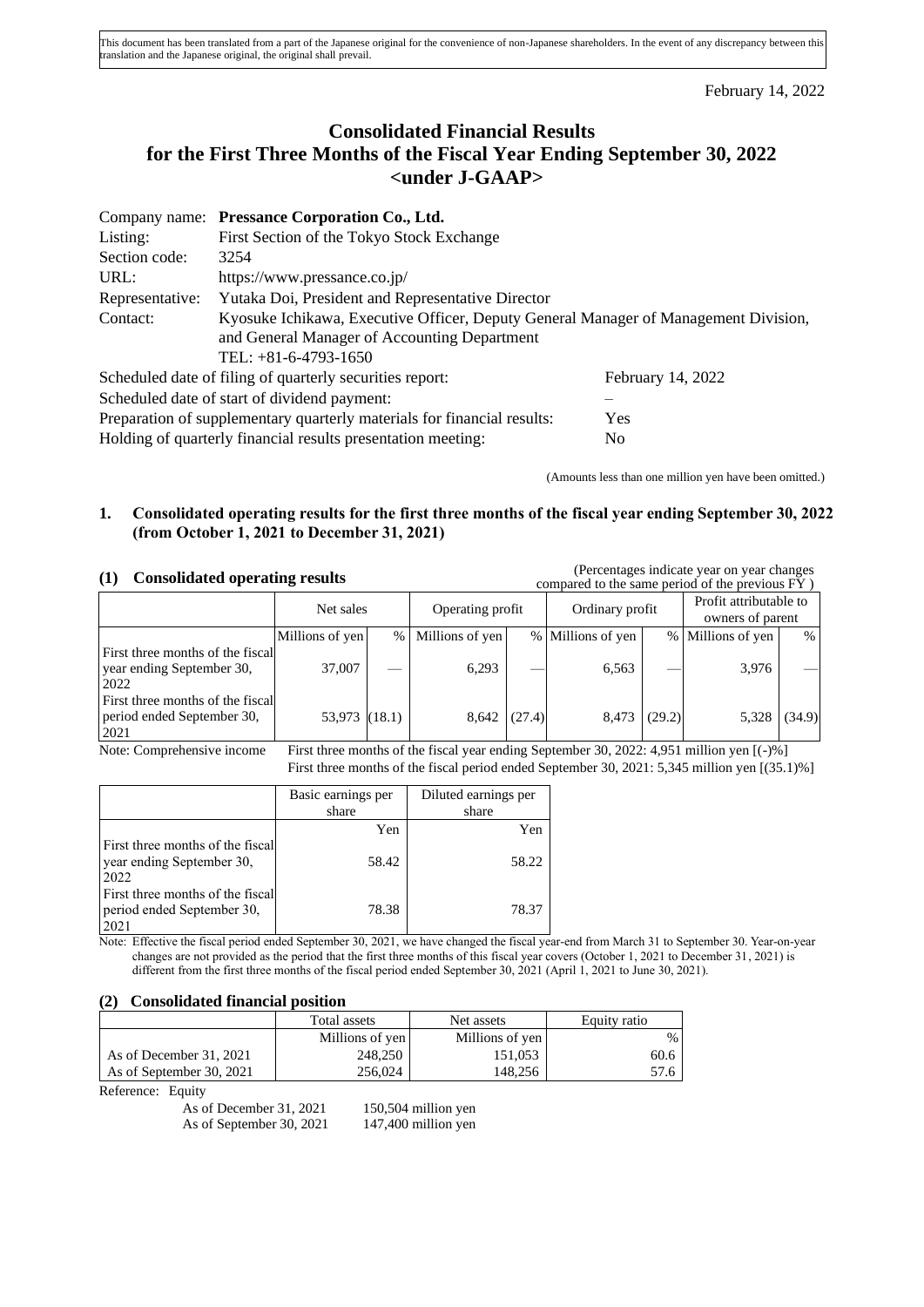# **2. Dividends**

|                                                     | Annual dividends per share |                 |                 |          |              |  |
|-----------------------------------------------------|----------------------------|-----------------|-----------------|----------|--------------|--|
|                                                     | 1st quarter-end            | 2nd quarter-end | 3rd quarter-end | Year-end | Annual total |  |
|                                                     | Yen                        | Yen             | Yen             | Yen      | Yen          |  |
| Fiscal period ended<br>September 30, 2021           |                            |                 |                 | 16.00    | 16.00        |  |
| Fiscal year ending September<br>30, 2022            |                            |                 |                 |          |              |  |
| Fiscal year ending September<br>30, 2022 (Forecast) |                            | 16.00           |                 | 16.00    | 32.00        |  |

Note: Revisions to the dividends forecasts most recently announced: None

Note that the fiscal period ended September 30, 2021 covers six months from April 1, 2021 to September 30, 2021 due to the change to the fiscal year-end.

#### **3. Forecasts of consolidated operating results for the fiscal year ending September 30, 2022 (from October 1, 2021 to September 30, 2022)**

(Percentages indicate year-on-year changes.)

|           | Net sales       | Operating profit  |   | Ordinary profit |      | Profit attributable to<br>owners of parent |      | Basic<br>earnings<br>per share |
|-----------|-----------------|-------------------|---|-----------------|------|--------------------------------------------|------|--------------------------------|
|           | Millions of yen | % Millions of yen | % | Millions of yen | $\%$ | Millions of yen                            | $\%$ | Yen                            |
| Half year | 66.427          | 8,796             |   | 8,377           |      | 4.988                                      |      | 73.38                          |
| Full year | 140.834         | 16.063            |   | 15.205          |      | 9.829                                      |      | 144.56                         |

Note: Revisions to the results forecasts most recently announced: None

The fiscal period ended September 30, 2021 covers six months from April 1, 2021 to September 30, 2021 due to the change to the fiscal year-end. For this reason, year-on-year changes are not provided.

#### \* **Notes**

- (1) Changes in significant subsidiaries during the period (changes in specified subsidiaries resulting in the change in scope of consolidation): None
- (2) Adoption of specific accounting policies for quarterly consolidated financial statements: Yes (Corporate Income Tax Calculation Standards)

Regarding taxes, a reasonable estimate of the effective tax rate for the projected full-period pretax income for the current fiscal period, including the actual income figure for the first three months of the fiscal year, has been arrived at using the tax-effect accounting method.

- (3) Changes in accounting policies, changes in accounting estimates and restatement after error corrections
	- a. Changes in accounting policies due to amendments to accounting standards and other regulations: None
	- b. Changes in accounting policies due to other reasons than a. above: None
	- c. Changes in accounting estimates: None
	- d. Restatement after error corrections: None

#### (4) Number of issued shares (common stock)

a. Number of issued shares at the end of each period (including treasury shares)

| As of December 31, 2021  | 68,974,716 shares |
|--------------------------|-------------------|
| As of September 30, 2021 | 68,858,316 shares |

#### b. Number of treasury shares at the end of period

| As of December 31, 2021  | 866,546 shares |
|--------------------------|----------------|
| As of September 30, 2021 | 867,061 shares |

#### c. Average number of shares during the period

| First three months of the fiscal year ending September 30, 2022  | 68,067,590 shares |
|------------------------------------------------------------------|-------------------|
| First three months of the fiscal period ended September 30, 2021 | 67,978,527 shares |

Note:

Due to the introduction of the share-based payment type ESOP, a certain number of shares of the Company held in the trust account is included in the "Number of treasury shares at the end of period" (309,320 shares as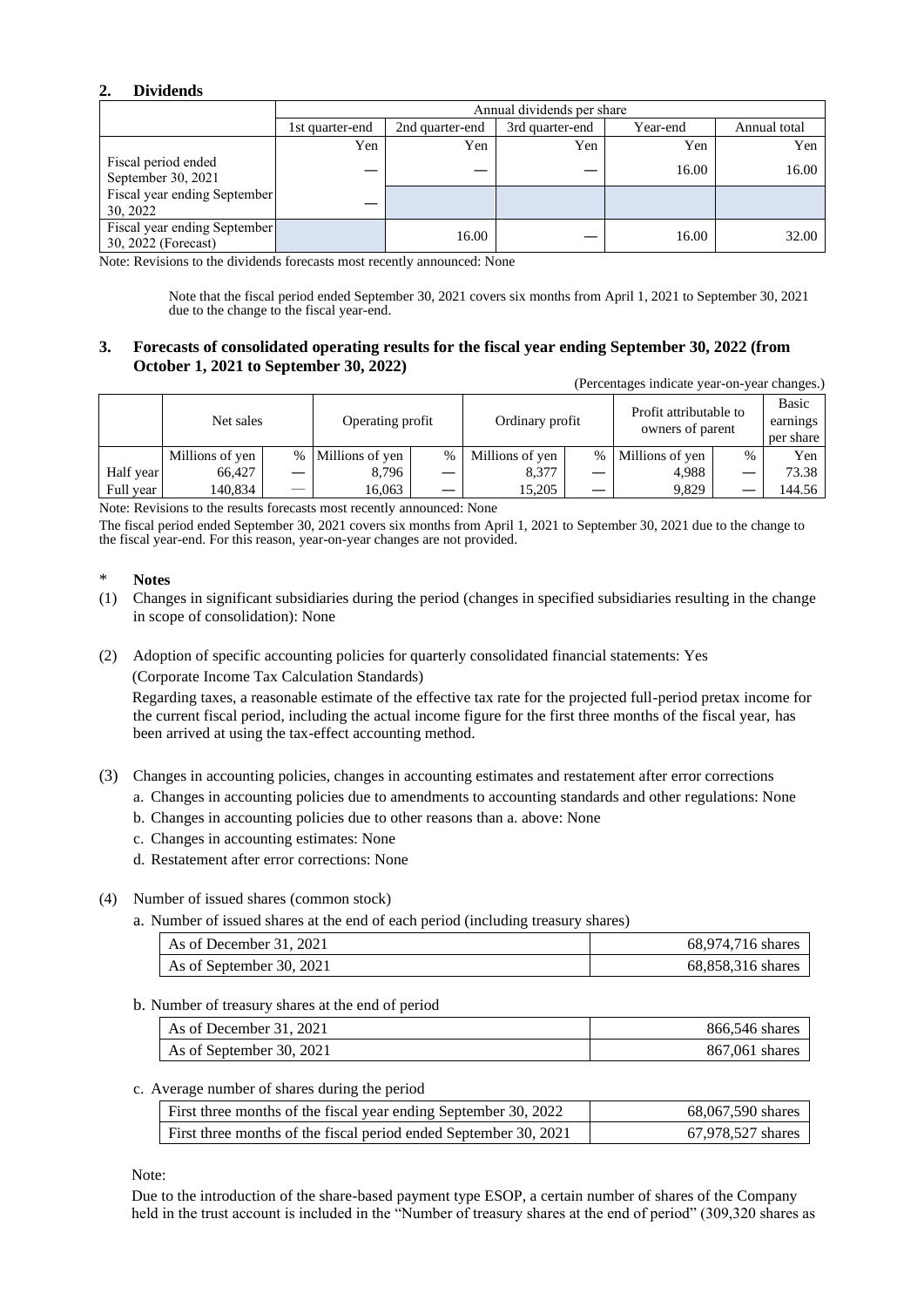of December 31, 2021 and 309,860 shares as of September 30, 2021). And, a certain number of shares held in the trust account is included in the treasury shares that were deducted in the calculation of the "Average number of shares during the period" (309,426 shares for the first three months of the fiscal year ending September 30, 2022 and 309,860 shares for the first three months of the fiscal period ended September 30, 2021).

\* Review of quarterly financial result reports by public accountants or auditing firms is not required.

#### \* Explanations about the proper use of financial forecasts and other important notes

(Caution Concerning Forward-looking Statements)

Forward-looking statements in this document, including the results forecasts, are based on the information available to the Company at the time of disclosure and on certain assumptions deemed to be practicable by the Company. These statements do not purport that the Company pledges or ensures to achieve such statements. Actual business and other results may differ substantially due to various factors. For preconditions to the assumptions and other important notes concerning the financial forecasts, please refer to "1. Quarterly Qualitative Information (3) Explanation for the Forecast of Consolidated Financial Results ending September 30, 2021" on page 2 of the attachment.

#### (Method of Obtaining Supplementary Materials for Quarterly Financial Results)

Supplementary materials for quarterly financial results are available on the Company's website on the release date of this document. (Japanese version only)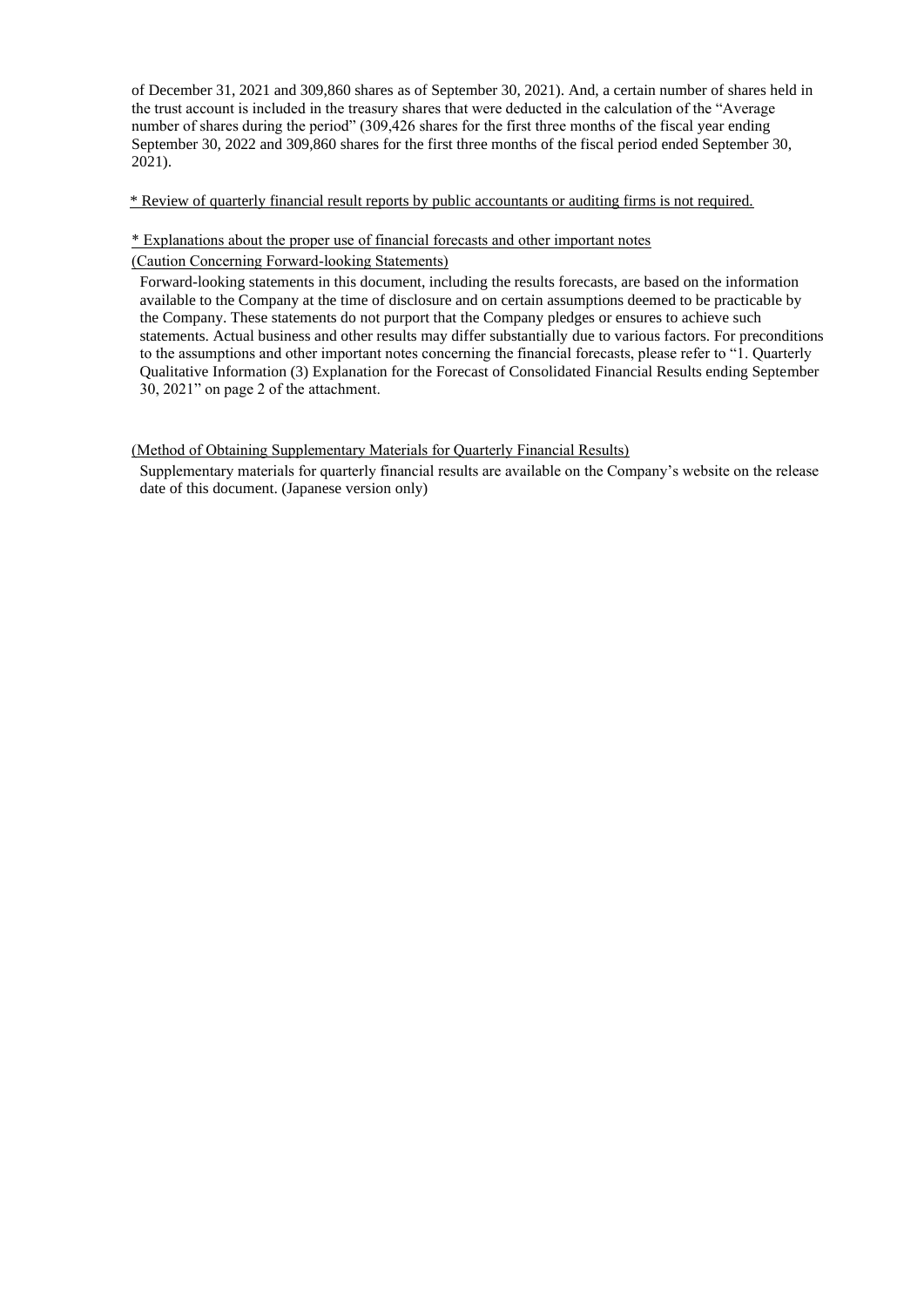## **1. Quarterly Qualitative Information**

#### **(1) Business Results**

Effective the fiscal period ended September 30, 2021, we have changed the fiscal year-end from March 31 to September 30. Year-on-year changes in amount and percentage are not provided as the period that the first three months of this fiscal year covers (October 1, 2021 to December 31, 2021) is different from the first three months of the fiscal period ended September 30, 2021 (April 1, 2021 to June 30, 2021).

During the first three months of the fiscal year ending September 30, 2022, the Japanese economy and the business environment remained challenging due to the impact of the COVID-19 pandemic. We must pay close attention to downside risks from the impact of infection, supply-side constraints, and the trend of raw material prices. Fluctuations in the financial and capital markets should also be watched carefully.

In the real estate industry to which the Group belongs, in addition to the impact of the COVID-19 pandemic, an increase in land costs in cities and construction costs and the like are causes for concern. Concurrently, the interest rates on housing loans remain low while the Japanese government's ongoing measures to help homebuyers, such as a mortgage tax breaks, are still on track, contributing to a solid economy. The demand for condominiums in the center of cities, which is our main supply area, was solid as some areas saw an increase in the number of households who move seeking the convenience of urban living and the like.

In these business circumstances, Pressance Corporation Co, Ltd. (the "Company") has focused on supplying condominiums in selected places in the central part of major cities in the Kinki, Tokai/Chukyo, and Tokyo metropolitan areas, and other core regions including Okinawa, which are our major sales areas.

Under such business conditions, the Company posted the following consolidated performance for the first three months of the fiscal year ending September 30, 2022. Net sales amounted to 37,007 million yen, operating profit amounted to 6,293 million yen, ordinary profits amounted to 6,563 million yen and profit attributable to owners of parent amounted to 3,976 million yen.

An overview of operating results by business segment is as follows:

#### **Real Estate Sale Business**

In the real estate sales business, Pressance Loger Miyakojima Residence (128 units), a family-type condominium in the Pressance Loger series, and Pressance Tennoji North Viale (153 units), a Pressance series studio condominium, have performed favorably.

Furthermore, although this is in line with our plan, sales of studio condominiums and family-type condominiums have decreased significantly due to the smaller number of completed properties compared with the same period of the previous year (October 1, 2020 to December 31, 2020).

The sales of studio condominiums amounted to 10,241 million yen (619 units), sales of family-type condominiums were 16,327 million yen (392 units), sales of detached houses amounted to 876 million yen (21 units), sales of used condominiums 1,672 million yen (113 units), sales of other real estate totaled 6,058 million yen, and business accompanying real estate sales came to 277 million yen. Total sales of the real estate sales business posted 35,454 million yen and segment profit amounted to 6,054 million yen.

Since sales from the condominium business, our main business, are recorded on a delivery basis that is later than completion, there may be fluctuation in the quarterly sales results depending on the timing of land acquisition, development plans and/or construction schedules.

#### **Other Business**

With a decrease in rent revenue related to rent guarantees, the sales of the Other business amounted to 1,553 million yen, and segment profit amounted to 495 million yen.

#### **(2) Financial Position**

#### **Current Assets**

Total current assets as of the end of the first three months of the fiscal year amounted to 228,749 million yen (down 3.6%), which represents a decrease of 8,626 million yen compared with the end of the previous fiscal period. This was due mainly to a decrease in inventory of 4,894 million yen and a decrease in short-term loans receivable from subsidiaries and associates following collection of these loans of 3,555 million yen.

#### **Non-current assets**

Total non-current assets as of the end of the first three months of the fiscal year amounted to 19,500 million yen (up 4.6%), which represents an increase of 852 million yen compared with the end of the previous fiscal period. This was due mainly to an increase in real estate for rent of 441 million yen because of the acquisition of self-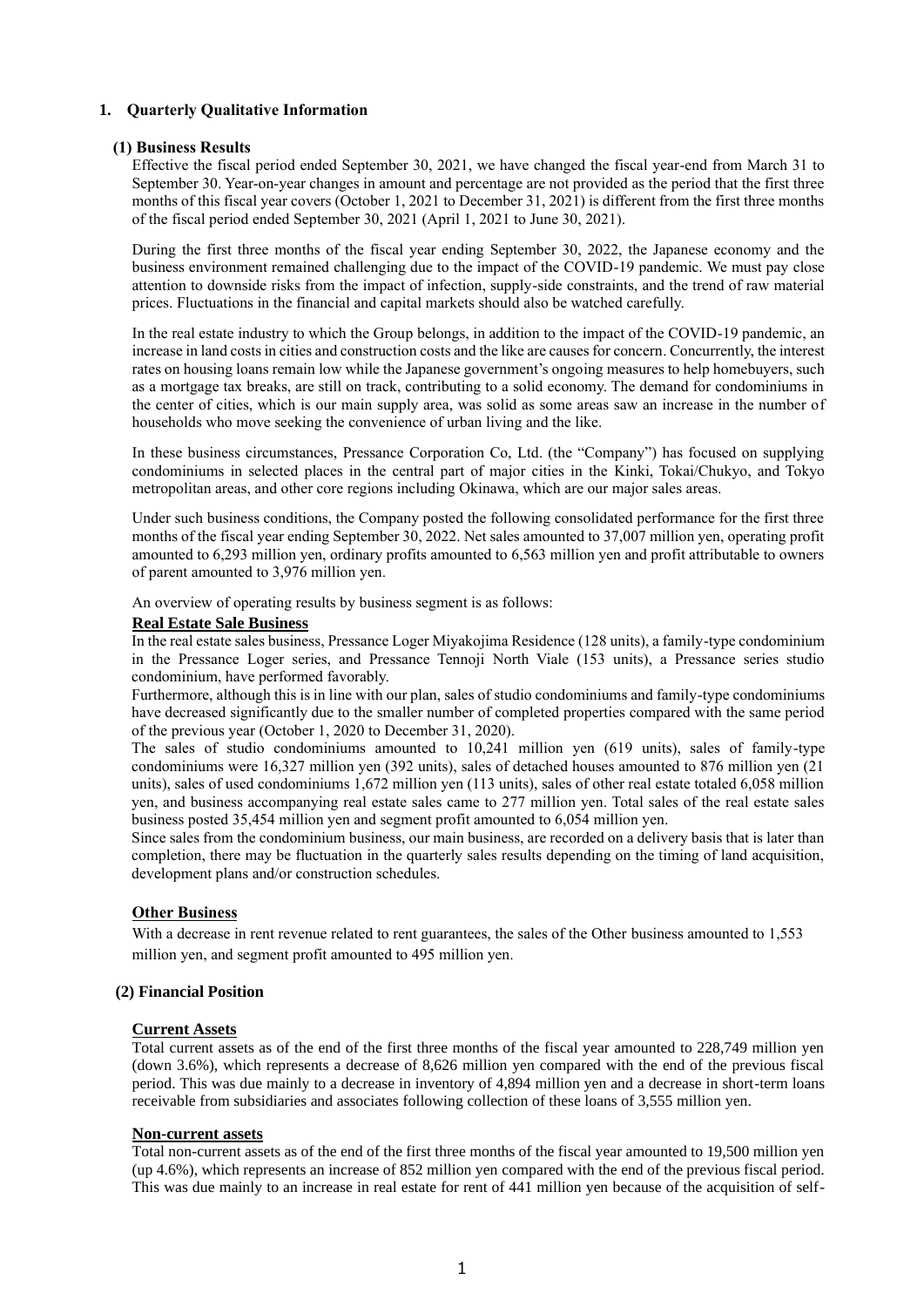owned real estate, and an increase in shares of subsidiaries and associates of 369 million yen following the posting of share of profit of entities accounted for using the equity method.

### **Liabilities**

Total liabilities as of the end of the first three months of the fiscal year amounted to 97,197 million yen (down 9.8%), which represents a decrease of 10,571 million yen compared with the end of the previous fiscal period. This was mainly due to a 6,374 million yen decrease in loans payable to financial institutions, a 2,053 million yen decrease in income taxes payable due to the payment of income taxes, and a 1,399 million yen decrease in electronically recorded obligations-operating due to an increase in settlements.

## **Net Assets**

Total net assets as of the end of the first three months of the fiscal year amounted to 151,053 million yen (up 1.9%), which represents an increase of 2,796 million yen compared with the end of the previous fiscal period. This was principally due to the increase in retained earnings of 2,883 million yen because of the posting of profit attributable to owners of parent of 3,976 million yen, which offset the cash dividends paid of 1,092 million yen.

#### **Analysis on Cash Flows**

Cash and cash equivalents as of the end of the first three months of the fiscal year ending September 30, 2022 totaled 99,672 million yen, which represents a decrease of 250 million yen compared with the end of the previous fiscal period.

The status and factors in each cash flow for the first three months of the fiscal year ending September 30, 2022 are as follows:

## **Cash flows from operating activities**

Net cash provided by operating activities came to 5,148 million yen.

This was mainly due to cash inflow resulting from the posting of 6,563 million yen in profit before income taxes and a decrease in inventories of 4,659 million yen following the delivery of condominiums. Meanwhile, there were cash outflows as a result of a payment of income tax of 3,553 million yen, a decrease in notes and accounts payable-trade of 1,721 million yen reflecting an increase in the settlement of electronically recorded obligationsoperating, and other factors.

## **Cash flows from investing activities**

Net cash provided by investing activities came to 3,123 million yen.

This was principally due to cash inflow resulting from a decrease in short-term loans receivable of 3,864 million yen due to the collection of short-term loans receivable from subsidiaries and associates, while there were cash outflows resulting from the acquisition of non-current assets of 530 million yen and loans to subsidiaries and associates of 205 million yen.

#### **Cash Flows from Financing Activities**

Net cash used in financing activities came to 8,523 million yen.

This was due mainly to cash outflows resulting from the net decrease in loans payable to financial institutions of 6,374 million yen, repayments of investments to non-controlling shareholders of 1,177 million yen, and the dividend payment of 1,087 million yen.

## **(3) Explanation for the Forecast of Consolidated Financial Results for the Fiscal Year Ending September 30, 2022**

Condominium sales, our major business, have a tendency to excessively skew or cause unevenness in specific quarterly results due to the timing of the delivery of condominiums, because condominium sales are to be posted on the basis of delivery of the condominium units. Our business results in the first three months of the fiscal year ending September 30, 2022 have been making sound progress, and there is no change in our forecasts of consolidated financial results released on November 12, 2021 for the fiscal year ending September 30, 2022.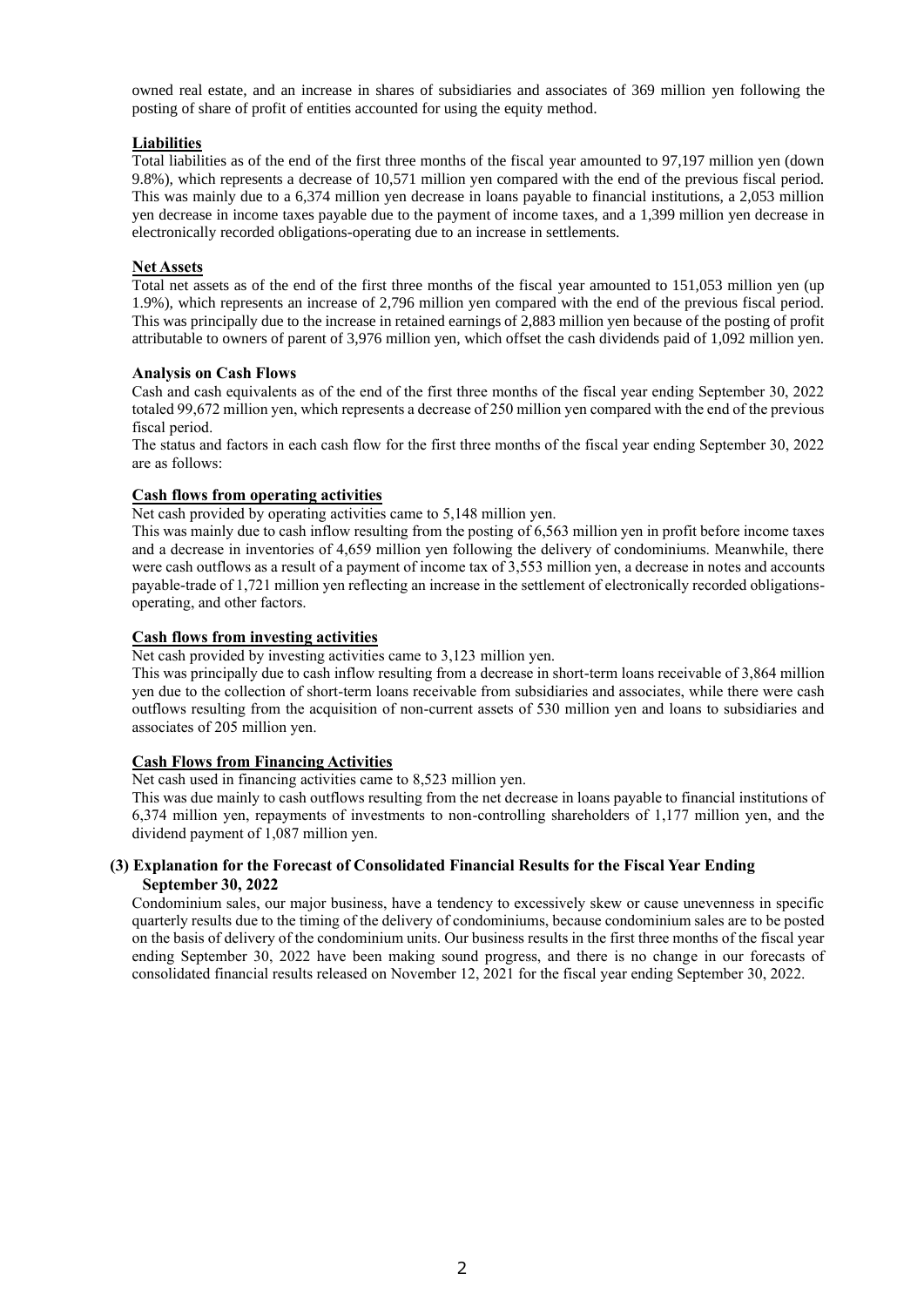# **2. Quarterly Consolidated Financial Statements**

# **(1) Quarterly Consolidated Balance Sheets**

(Millions of yen)

|                                                                                                 | As of September 30, 2021 | As of December 31, 2021 |
|-------------------------------------------------------------------------------------------------|--------------------------|-------------------------|
| Assets                                                                                          |                          |                         |
| Current assets                                                                                  |                          |                         |
| Cash and deposits                                                                               | 103,138                  | 102,888                 |
| Accounts receivable - trade                                                                     | 89                       | 85                      |
| Real estate for sale                                                                            | 23,491                   | 15,329                  |
| Real estate for sale in process                                                                 | 102,347                  | 105,591                 |
| Raw materials and supplies                                                                      | 143                      | 167                     |
| Other                                                                                           | 8,290                    | 4,798                   |
| Allowance for doubtful accounts                                                                 | (124)                    | (110)                   |
| Total current assets                                                                            | 237,376                  | 228,749                 |
| Non-current assets                                                                              |                          |                         |
| Property, plant and equipment                                                                   |                          |                         |
| Real estate for rent, net                                                                       | 14,592                   | 15,034                  |
| Other, net                                                                                      | 469                      | 461                     |
| Total property, plant and equipment                                                             | 15,062                   | 15,495                  |
| Intangible assets                                                                               | 101                      | 127                     |
| Investments and other assets                                                                    | 3,484                    | 3,877                   |
| Total non-current assets                                                                        | 18,648                   | 19,500                  |
| Total assets                                                                                    | 256,024                  | 248,250                 |
| Liabilities                                                                                     |                          |                         |
| Current liabilities                                                                             |                          |                         |
| Notes and accounts payable - trade                                                              | 367                      | 203                     |
| Electronically recorded obligations - operating                                                 | 1,704                    | 305                     |
| Short-term loans payable                                                                        | 920                      | 2,579                   |
| Current portion of long-term loans payable                                                      | 38,228                   | 21,233                  |
| Income taxes payable                                                                            | 3,730                    | 1,676                   |
| Advances received                                                                               | 5,024                    | 4,860                   |
| Provision for bonuses                                                                           | 226                      | 105                     |
| Other                                                                                           | 3,929                    | 3,907                   |
| Total current liabilities                                                                       | 54,131                   | 34,869                  |
| Non-current liabilities                                                                         |                          |                         |
| Long-term loans payable                                                                         | 52,798                   | 61,760                  |
| Provision for share-based payment                                                               | 257                      | 256                     |
| Other                                                                                           | 581                      | 310                     |
| Total non-current liabilities                                                                   | 53,637                   | 62,327                  |
| Total liabilities                                                                               | 107,768                  | 97,197                  |
| Net assets                                                                                      |                          |                         |
| Shareholders' equity                                                                            |                          |                         |
| Capital stock                                                                                   | 6,890                    | 6,998                   |
| Capital surplus                                                                                 | 7,892                    | 8,000                   |
| Retained earnings                                                                               | 133,489                  | 136,373                 |
| Treasury shares                                                                                 | (883)                    | (883)                   |
| Total shareholders' equity                                                                      | 147,388                  | 150,488                 |
|                                                                                                 |                          |                         |
| Accumulated other comprehensive income<br>Valuation difference on available-for-sale securities | 10                       | $8\phantom{1}$          |
|                                                                                                 |                          |                         |
| Foreign currency translation adjustment                                                         | 1<br>11                  | 6<br>$\overline{15}$    |
| Total accumulated other comprehensive income                                                    |                          |                         |
| Subscription rights to shares                                                                   | 439                      | 409                     |
| Non-controlling interests                                                                       | 416                      | 139                     |
| Total net assets                                                                                | 148,256                  | 151,053                 |
| Total liabilities and net assets                                                                | 256,024                  | 248,250                 |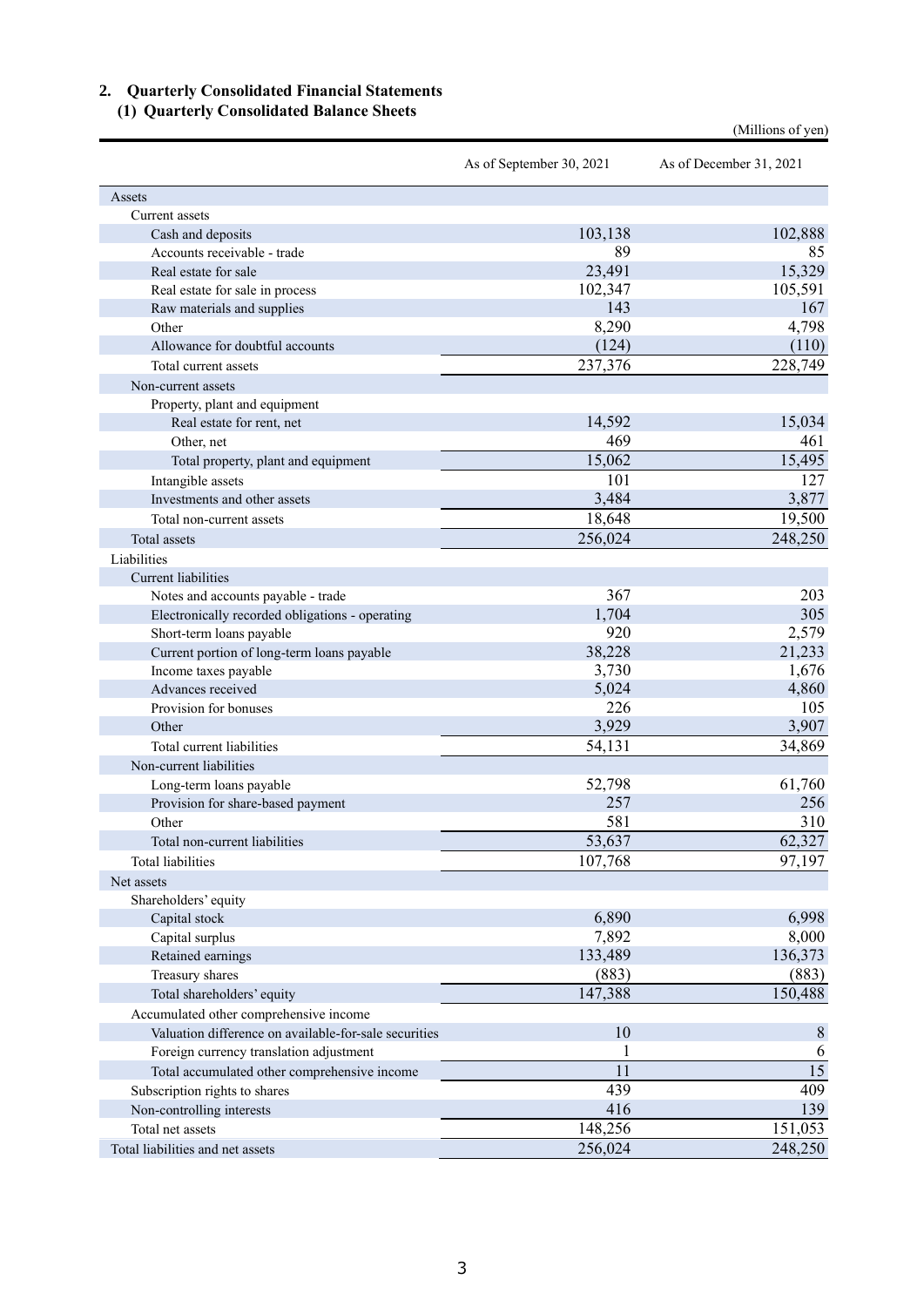## **(2) Quarterly Consolidated Statements of Income and Comprehensive Income Quarterly Consolidated Statements of Income**

|                                                                  |                                                                                                         | (Millions of yen)                                                                                               |
|------------------------------------------------------------------|---------------------------------------------------------------------------------------------------------|-----------------------------------------------------------------------------------------------------------------|
|                                                                  | First three months of the fiscal<br>period ended September 30, 2021<br>(April 1, 2021 to June 30, 2021) | First three months of the fiscal<br>year ending September 30, 2022<br>(October 1, 2021 to December 31,<br>2021) |
| Net sales                                                        | 53,973                                                                                                  | 37,007                                                                                                          |
| Cost of sales                                                    | 41,219                                                                                                  | 26,780                                                                                                          |
| Gross profit                                                     | 12,753                                                                                                  | 10,227                                                                                                          |
| Selling, general and administrative expenses                     | 4,111                                                                                                   | 3,934                                                                                                           |
| Operating profit                                                 | 8,642                                                                                                   | 6,293                                                                                                           |
| Non-operating income                                             |                                                                                                         |                                                                                                                 |
| Interest income                                                  | $\mathbf{0}$                                                                                            | $\mathbf{0}$                                                                                                    |
| Dividend income                                                  | 1                                                                                                       | 1                                                                                                               |
| Share of profit of entities accounted for using equity<br>method |                                                                                                         | 428                                                                                                             |
| Foreign exchange gains                                           | $\theta$                                                                                                | 41                                                                                                              |
| Commission fee                                                   | 10                                                                                                      | 10                                                                                                              |
| Penalty income                                                   | 30                                                                                                      | 10                                                                                                              |
| Reversal of allowance for doubtful accounts                      |                                                                                                         | 13                                                                                                              |
| Other                                                            | 68                                                                                                      | 25                                                                                                              |
| Total non-operating income                                       | 111                                                                                                     | 531                                                                                                             |
| Non-operating expenses                                           |                                                                                                         |                                                                                                                 |
| Interest expenses                                                | 182                                                                                                     | 168                                                                                                             |
| Share of loss of entities accounted for using equity<br>method   | 12                                                                                                      |                                                                                                                 |
| Commission fee                                                   | 34                                                                                                      | 91                                                                                                              |
| Other                                                            | 50                                                                                                      |                                                                                                                 |
| Total non-operating expenses                                     | 280                                                                                                     | 261                                                                                                             |
| Ordinary profit                                                  | 8,473                                                                                                   | 6,563                                                                                                           |
| Profit before income taxes                                       | 8,473                                                                                                   | 6,563                                                                                                           |
| Income taxes                                                     | 3,126                                                                                                   | 1,615                                                                                                           |
| Net income                                                       | 5,347                                                                                                   | 4,948                                                                                                           |
| Profit attributable to non-controlling interests                 | 19                                                                                                      | 971                                                                                                             |
| Profit attributable to owners of parent                          | 5,328                                                                                                   | 3,976                                                                                                           |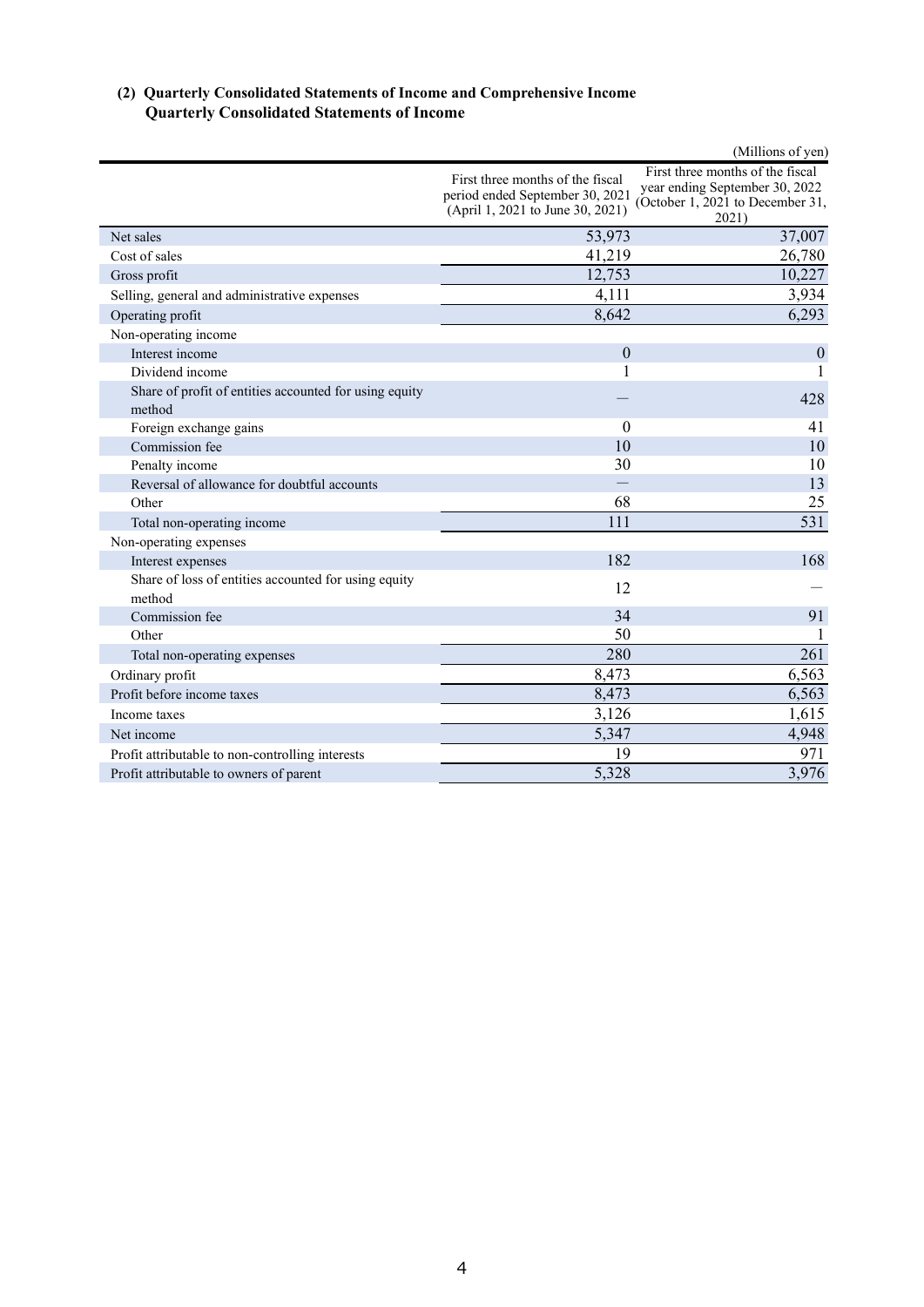# **Quarterly Consolidated Statements of Comprehensive Income**

|                                                                   |                                                                                                         | (Millions of yen)                                                                                               |
|-------------------------------------------------------------------|---------------------------------------------------------------------------------------------------------|-----------------------------------------------------------------------------------------------------------------|
|                                                                   | First three months of the fiscal<br>period ended September 30, 2021<br>(April 1, 2021 to June 30, 2021) | First three months of the fiscal<br>year ending September 30, 2022<br>(October 1, 2021 to December 31,<br>2021) |
| Net income                                                        | 5,347                                                                                                   | 4,948                                                                                                           |
| Other comprehensive income                                        |                                                                                                         |                                                                                                                 |
| Valuation difference on available-for-sale securities             |                                                                                                         | (1)                                                                                                             |
| Foreign currency translation adjustment                           | (0)                                                                                                     | $\theta$                                                                                                        |
| Share of other comprehensive income of entities                   | (4)                                                                                                     | 3                                                                                                               |
| accounted for using equity method                                 |                                                                                                         |                                                                                                                 |
| Total other comprehensive income                                  |                                                                                                         | 3                                                                                                               |
| Comprehensive income                                              | 5,345                                                                                                   | 4,951                                                                                                           |
| Comprehensive income attributable to                              |                                                                                                         |                                                                                                                 |
| Comprehensive income attributable to owners of<br>parent          | 5,326                                                                                                   | 3,979                                                                                                           |
| Comprehensive income attributable to non-controlling<br>interests | 19                                                                                                      | 971                                                                                                             |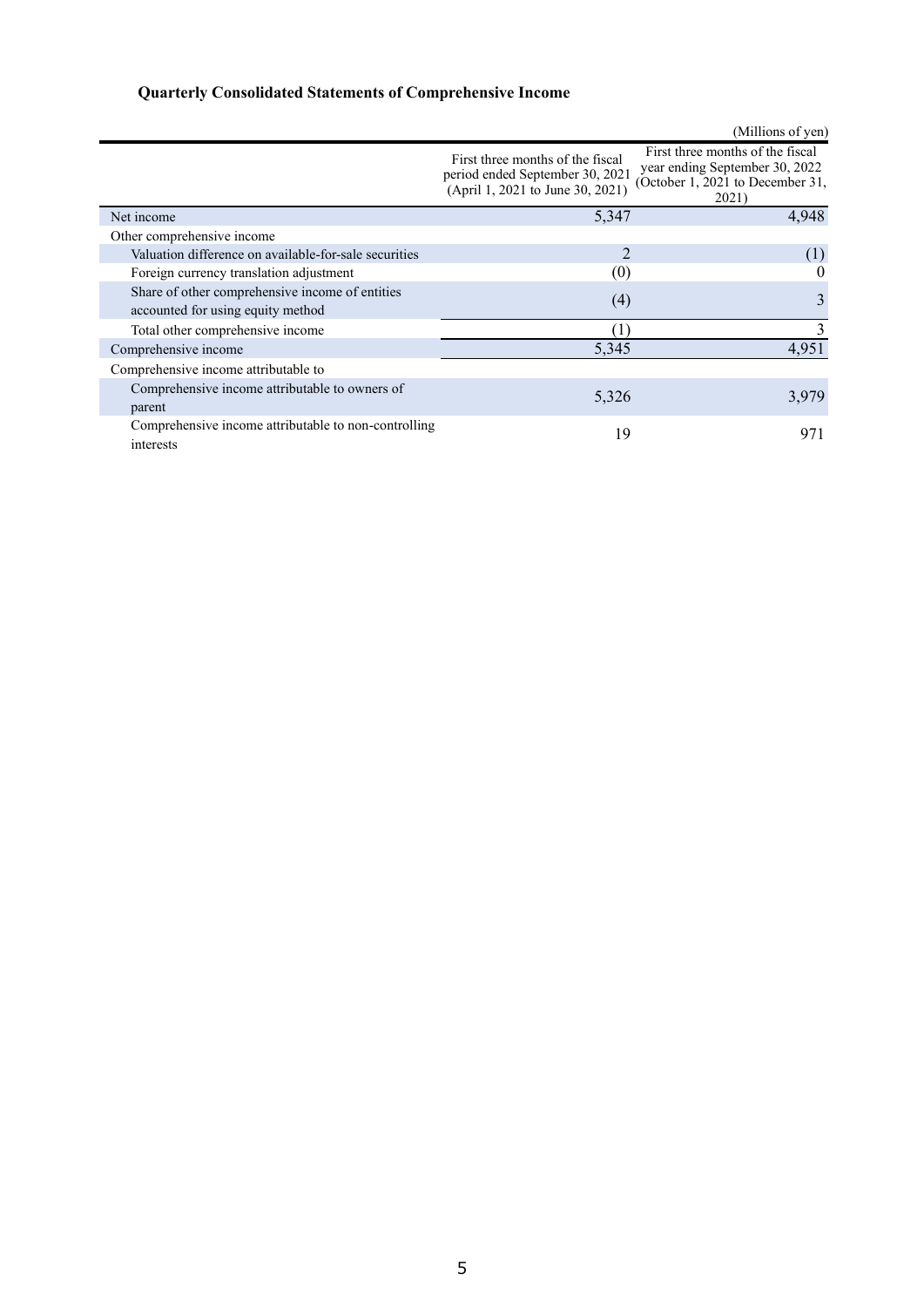# **(3) Quarterly Consolidated Statements of Cash Flows**

|                                                                  |                                                                                                         | (Millions of yen)                                                                                               |
|------------------------------------------------------------------|---------------------------------------------------------------------------------------------------------|-----------------------------------------------------------------------------------------------------------------|
|                                                                  | First three months of the fiscal<br>period ended September 30, 2021<br>(April 1, 2021 to June 30, 2021) | First three months of the fiscal<br>year ending September 30, 2022<br>(October 1, 2021 to December 31,<br>2021) |
| Cash flows from operating activities                             |                                                                                                         |                                                                                                                 |
| Profit before income taxes                                       | 8,473                                                                                                   | 6,563                                                                                                           |
| Depreciation                                                     | 110                                                                                                     | 116                                                                                                             |
| Amortization of goodwill                                         | 13                                                                                                      | 9                                                                                                               |
| Increase (decrease) in allowance for doubtful accounts           | (3)                                                                                                     | (13)                                                                                                            |
| Interest and dividend income                                     | (1)                                                                                                     | (1)                                                                                                             |
| Interest expenses                                                | 182                                                                                                     | 168                                                                                                             |
| Foreign exchange losses (gains)                                  | (0)                                                                                                     | (41)                                                                                                            |
| Share of (profit) loss of entities accounted for using           | 12                                                                                                      | (428)                                                                                                           |
| equity method                                                    |                                                                                                         |                                                                                                                 |
| Decrease (increase) in inventories                               | 16,273                                                                                                  | 4,659                                                                                                           |
| Increase (decrease) in notes and accounts payable -<br>trade     | (6,144)                                                                                                 | (1,721)                                                                                                         |
| Share-based remuneration expenses                                | 53                                                                                                      | 9                                                                                                               |
| Increase (decrease) in provision for bonuses                     | 97                                                                                                      | (121)                                                                                                           |
| Increase (decrease) in advances received                         | (1,171)                                                                                                 | 11                                                                                                              |
| Decrease (increase) in consumption taxes refund<br>receivable    | (18)                                                                                                    | 103                                                                                                             |
| Increase (decrease) in accrued consumption taxes                 | (707)                                                                                                   | (344)                                                                                                           |
| Other                                                            | 227                                                                                                     | (94)                                                                                                            |
| Subtotal                                                         | 17,398                                                                                                  | 8,874                                                                                                           |
| Interest and dividend income received                            | 1                                                                                                       | $\mathbf{1}$                                                                                                    |
| Interest expenses paid                                           | (204)                                                                                                   | (173)                                                                                                           |
| Income taxes paid                                                | (6,620)                                                                                                 | (3,553)                                                                                                         |
| Net cash provided by operating activities                        | 10,574                                                                                                  | 5,148                                                                                                           |
| Cash flows from investing activities                             |                                                                                                         |                                                                                                                 |
| Purchase of non-current assets                                   | (322)                                                                                                   | (530)                                                                                                           |
| Proceeds from sales of non-current assets                        | 58                                                                                                      |                                                                                                                 |
| Purchase of investment securities                                | (1)                                                                                                     | (5)                                                                                                             |
| Proceeds from sales of investment securities                     | $\theta$                                                                                                |                                                                                                                 |
| Purchase of shares of subsidiaries and associates                | (40)                                                                                                    |                                                                                                                 |
| Payments of loans receivable from subsidiaries and<br>associates | (262)                                                                                                   | (205)                                                                                                           |
| Decrease (increase) in short-term loans receivable               |                                                                                                         | 3,864                                                                                                           |
| Net cash used in investing activities                            | (567)                                                                                                   | 3,123                                                                                                           |
| Cash flows from financing activities                             |                                                                                                         |                                                                                                                 |
| Proceeds from long-term loans payable                            | 8,746                                                                                                   | 17,773                                                                                                          |
| Repayments of long-term loans payable                            | (15,112)                                                                                                | (25,806)                                                                                                        |
| Proceeds from issuance of shares                                 |                                                                                                         | 186                                                                                                             |
| Purchase of treasury shares                                      |                                                                                                         | (0)                                                                                                             |
| Cash dividends paid                                              | (1,081)                                                                                                 | (1,087)                                                                                                         |
| Dividends paid to non-controlling interests                      |                                                                                                         | (72)                                                                                                            |
| Net increase (decrease) in short-term loans payable              | (1, 469)                                                                                                | 1,659                                                                                                           |
| Repayments to non-controlling shareholders                       |                                                                                                         | (1,177)                                                                                                         |
| Net cash used in financing activities                            | (8,917)                                                                                                 | (8,523)                                                                                                         |
| Effect of exchange rate change on cash and cash<br>equivalents   | (0)                                                                                                     | $\theta$                                                                                                        |
| Net increase (decrease) in cash and cash equivalents             | 1,090                                                                                                   | (250)                                                                                                           |
| Cash and cash equivalents at beginning of period                 | 87,709                                                                                                  | 99,922                                                                                                          |
| Cash and cash equivalents at end of period                       | 88,799                                                                                                  | 99,672                                                                                                          |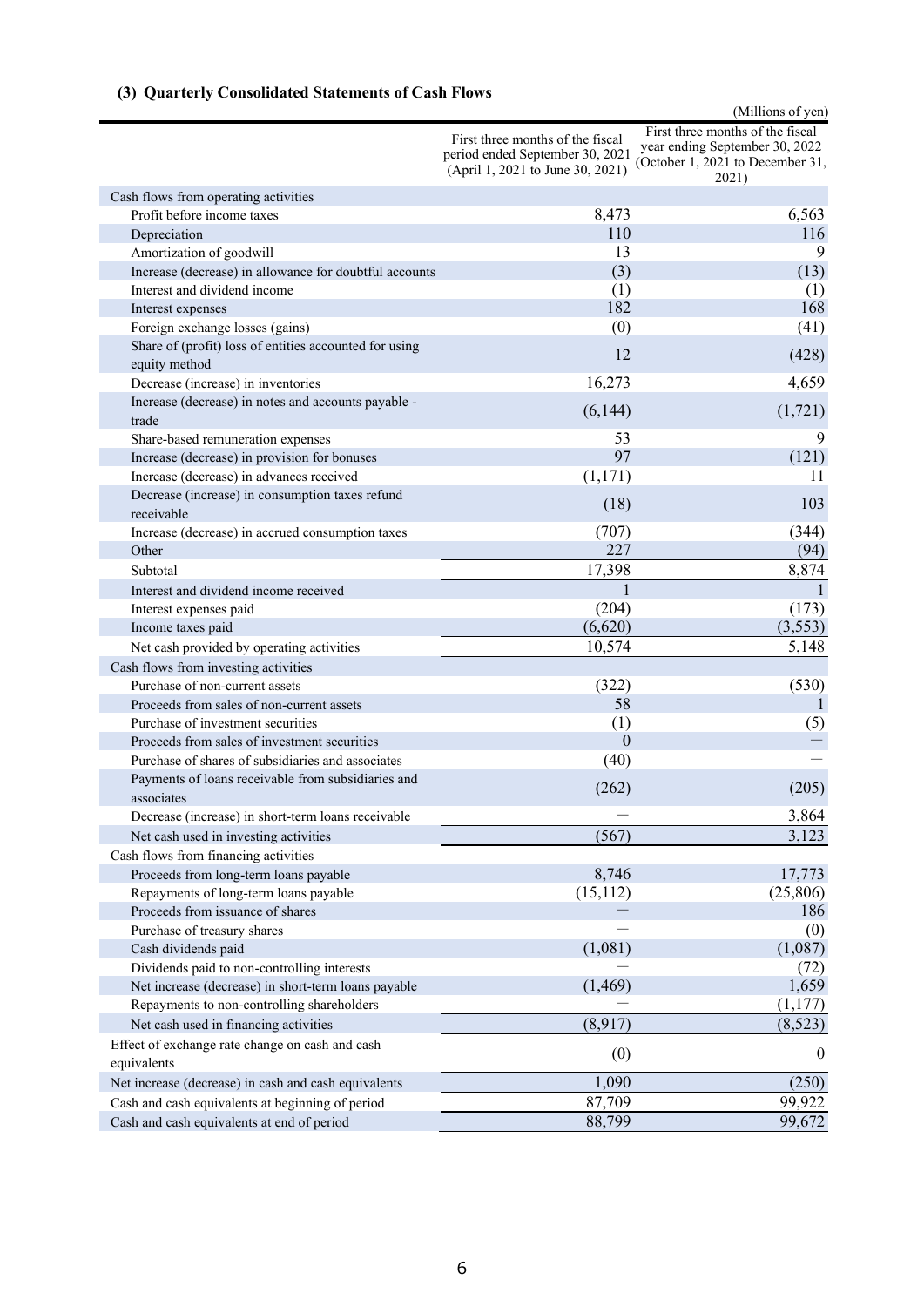# **3. Others**

Actual orders and sales

Effective the fiscal period ended September 30, 2021, the fiscal year-end has been changed from March 31 to September 30. For ease of comparison, the results for the same period of the previous year (October 1, 2020 to December 31, 2020) are provided.

# **(1) Actual orders**

The same period of the previous year (October 1, 2020 to December 31, 2020)

|                                     | Category                     | Total amount of contracts |                         |                                |                        | Outstanding balance of contracts |                         |                                |                         |
|-------------------------------------|------------------------------|---------------------------|-------------------------|--------------------------------|------------------------|----------------------------------|-------------------------|--------------------------------|-------------------------|
| Name of segment                     |                              | Number<br>of units        | Year on<br>year $(\% )$ | Amount<br>(Millions of<br>yen) | Year on year<br>$(\%)$ | Number<br>of units               | Year on<br>year $(\% )$ | Amount<br>(Millions of<br>yen) | Year on<br>year $(\% )$ |
| Real estate sale<br>business        | Studio<br>condominiums       | 1,986                     | 204.5                   | 29,981                         | 150.3                  | 4.000                            | 107.2                   | 59,793                         | 93.2                    |
|                                     | Family-type<br>condominiums  | 401                       | 88.4                    | 16,616                         | 97.5                   | 946                              | 51.8                    | 38,714                         | 58.2                    |
|                                     | Sale of hotel<br>property    | 12                        | 7.1                     | 453                            | 11.8                   | 180                              | 31.6                    | 4,390                          | 31.7                    |
|                                     | Detached houses              | 32                        | 128.0                   | 1.043                          | 109.2                  | 66                               | 150.0                   | 2,162                          | 140.3                   |
|                                     | Used<br>condominiums         | 69                        | 132.7                   | 964                            | 132.6                  | 25                               | 131.6                   | 343                            | 130.6                   |
|                                     | Sale of other real<br>estate |                           | –                       | 2,790                          | 46.9                   |                                  | –                       | 2,136                          | 35.8                    |
| Total amount of reportable segments |                              | 2,500                     | 149.7                   | 51,851                         | 107.0                  | 5,217                            | 84.3                    | 107,540                        | 70.6                    |

## First three months of the fiscal year ending September 30, 2022 (from October 1, 2021 to December 31, 2021)

|                                     |                              | Total amount of contracts |                        |                                |                        | Outstanding balance of contracts |                         |                                |                        |
|-------------------------------------|------------------------------|---------------------------|------------------------|--------------------------------|------------------------|----------------------------------|-------------------------|--------------------------------|------------------------|
| Name of segment                     | Category                     | Number<br>of units        | Year on<br>year $(\%)$ | Amount<br>(Millions of<br>yen) | Year on year<br>$(\%)$ | Number<br>of units               | Year on<br>year $(\% )$ | Amount<br>(Millions of<br>yen) | Year on<br>year $(\%)$ |
| Real estate sale<br>business        | * Studio<br>condominiums     | 808                       | 40.7                   | 13,894                         | 46.3                   | 2,142                            | 53.6                    | 33.108                         | 55.4                   |
|                                     | Family-type<br>condominiums  | 419                       | 104.4                  | 17,297                         | 104.1                  | 1,105                            | 116.9                   | 48,145                         | 124.4                  |
|                                     | Sale of hotel<br>property    |                           |                        |                                |                        |                                  |                         |                                |                        |
|                                     | Detached houses              | 30                        | 93.8                   | 1,201                          | 115.1                  | 51                               | 77.3                    | 2,182                          | 100.9                  |
|                                     | Used<br>condominiums         | 109                       | 158.0                  | 1,556                          | 161.3                  | 39                               | 156.0                   | 527                            | 153.6                  |
|                                     | Sale of other real<br>estate |                           |                        | 62                             | 2.2                    |                                  |                         | 328                            | 15.4                   |
| Total amount of reportable segments |                              | 1,366                     | 54.6                   | 34,012                         | 65.6                   | 3,338                            | 64.0                    | 84,292                         | 78.4                   |

Note:

- 1. In the table above, "total amount of orders" has been replaced with "total amount of contracts."
- 2. Amounts of additional constructions are included in the above amounts.
- 3. Number of units in total amount of contracts and the outstanding balance of contracts may fluctuate due to changes in business plans and others.
- 4. Until the last fiscal period ended September 30, 2021, sales of houses other than newly built condominiums, including the used houses business and detached houses business, were presented under the category of "sale of other type of housing." Starting from the first three months of this fiscal year, however, they are now presented under "detached houses" and "used condominiums." In order to reflect the change in category, "sale of other type of housing" in the same period of the previous year has been reclassified under the current presentation.
- 5. Sale of other real estate refers to the sale of real estate other than housing, including commercial facilities, commercial stores, and land for development.
- 6. The total amount of contracts and outstanding balance of contracts for sale of other real estate in the same period of the previous year refer to land for development.

The total amount of contracts and outstanding balance of contracts for sale of other real estate in the first three months of the fiscal year ending September 30, 2022 refer to commercial stores and land for development.

The total amount of contracts and the outstanding balance of contracts for studio condominiums in the first three months of the fiscal year ending September 30, 2022 have decreased significantly compared with the same period of the previous year. This is mainly due to the non-recurrence of large contracts of 14,495 million yen with two non-Group companies for 14 buildings (1,044 units) in the same period of the previous year.